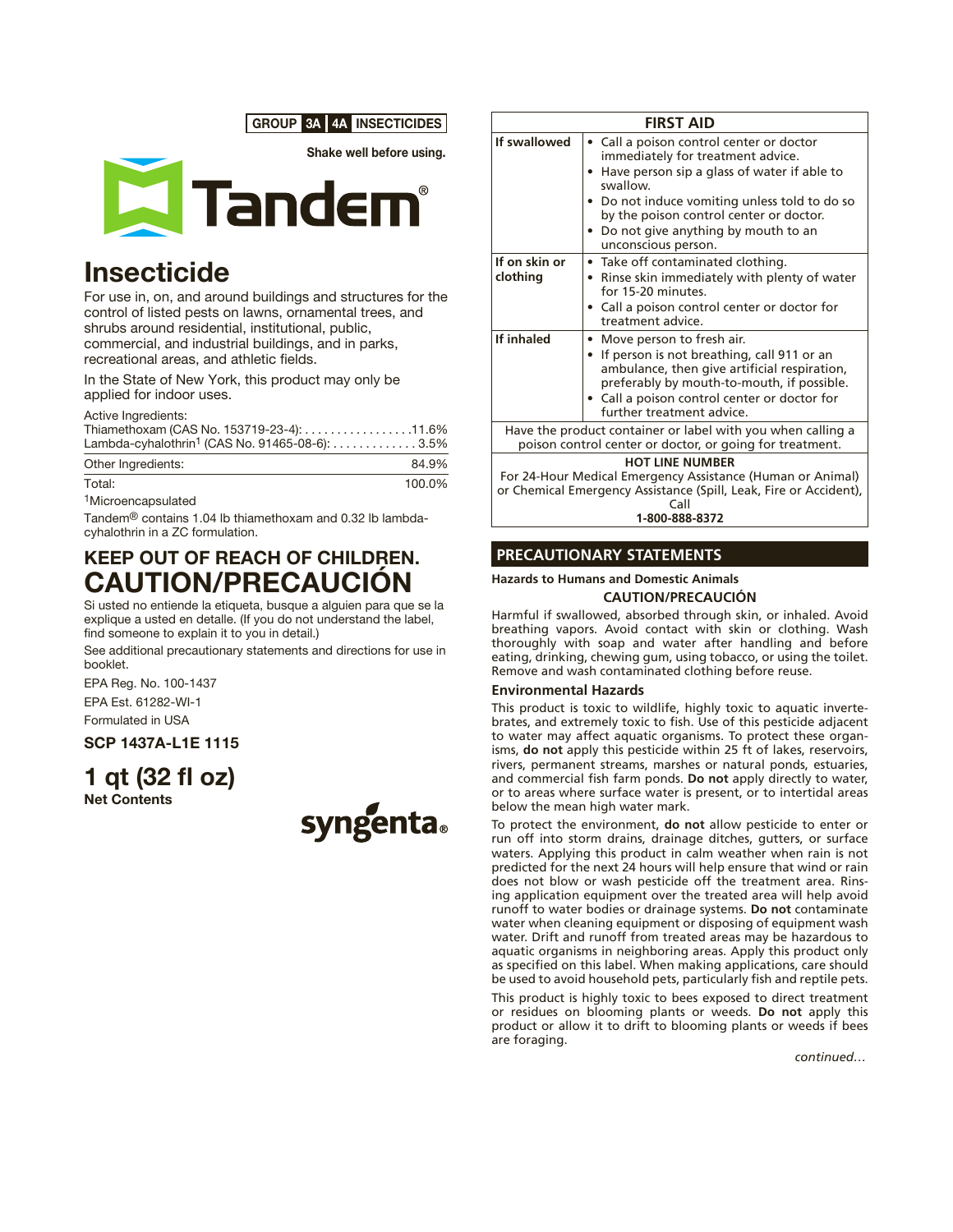## **PRECAUTIONARY STATEMENTS** *(continued)*

#### **Surface Water Advisory**

This product may contaminate water through drift of spray in wind. This product has a high potential for runoff for several months or more after application. Poorly draining soils and soils with shallow water tables are more prone to produce runoff that contains this product. A level, well-maintained vegetative buffer strip between areas to which this product is applied and surface water features such as ponds, streams, and springs will reduce the potential for contamination of water from rainfall runoff. (See manual at the following internet address:

http://www.wsi.nrcs.usda.gov/products/W2Q/pest/core4.html.)

Runoff of this product will be reduced by avoiding applications when rainfall is forecast to occur within 48 hours.

#### **Ground Water Advisory**

Thiamethoxam has properties and characteristics associated with chemicals detected in ground water. The use of this chemical in areas where soils are permeable, particularly where the water table is shallow, may result in groundwater contamination.

#### **Spray Drift Advisory**

 $\mathbf{y}_1$ 

Do not allow this product to drift.

## **PROTECTION OF POLLINATORS**

**APPLICATION RESTRICTIONS EXIST FOR THIS PRODUCT BECAUSE OF RISK TO BEES AND OTHER INSECT POLLINATORS. FOLLOW APPLICATION RESTRICTIONS FOUND IN THE DIRECTIONS FOR USE TO PROTECT POLLINATORS.**

Look for the bee hazard icon in the Directions for Use for each application site for specific use restrictions and instructions to protect bees and other insect pollinators.

#### **This product can kill bees and other insect pollinators.**

Bees and other insect pollinators will forage on plants when they flower, shed pollen, or produce nectar.

Bees and other insect pollinators can be exposed to this pesticide from:

- • Direct contact during foliar applications, or contact with residues on plant surfaces after foliar applications
- Ingestion of residues in nectar and pollen when the pesticide is applied as a seed treatment, soil, tree injection, as well as foliar applications.

When Using This Product Take Steps To:

- • Minimize exposure of this product to bees and other insect pollinators when they are foraging on pollinator attractive plants around the application site.
- • Minimize drift of this product on to beehives or to off–site pollinator attractive habitat. Drift of this product onto beehives or off–site to pollinator attractive habitat can result in bee kills.

Information on protecting bees and other insect pollinators may be found at the Pesticide Environmental Stewardship website at: http://pesticidestewardship.org/PollinatorProtection/Pages/ default.aspx.

Pesticide incidents (for example, bee kills) should immediately be reported to the state/tribal lead agency. For contact information for your state, go to: www.aapco.org/officials.html. Pesticide incidents should also be reported to the National Pesticide Information Center at: www.npic.orst.edu or directly to EPA at: beekill@epa.gov

#### **Physical and Chemical Hazards**

Do not use this product in or on electrical equipment due to the possibility of shock hazard from the water used in mixing this product.

## **CONDITIONS OF SALE AND LIMITATION OF WARRANTY AND LIABILITY**

**NOTICE:** Read the entire Directions for Use and Conditions of Sale and Limitation of Warranty and Liability before buying or using this product. If the terms are not acceptable, return the product at once, unopened, and the purchase price will be refunded.

The Directions for Use of this product must be followed carefully. It is impossible to eliminate all risks inherently associated with the use of this product. Crop injury, ineffectiveness or other unintended consequences may result because of such factors as manner of use or application, weather or crop conditions, presence of other materials or other influencing factors in the use of the product, which are beyond the control of SYNGENTA CROP PROTECTION, LLC or Seller. To the extent permitted by applicable law, Buyer and User agree to hold SYNGENTA and Seller harmless for any claims relating to such factors.

SYNGENTA warrants that this product conforms to the chemical description on the label and is reasonably fit for the purposes stated in the Directions for Use, subject to the inherent risks referred to above, when used in accordance with directions under normal use conditions. To the extent permitted by applicable law: (1) this warranty does not extend to the use of this product contrary to label instructions or under conditions not reasonably foreseeable to or beyond the control of Seller or SYNGENTA, and (2) Buyer and User assume the risk of any such use. TO THE EXTENT PERMITTED BY APPLICABLE LAW, SYNGENTA MAKES NO WARRANTIES OF MERCHANTABILITY OR OF FITNESS FOR A PARTICULAR PURPOSE NOR ANY OTHER EXPRESS OR IMPLIED WARRANTY EXCEPT AS WARRANTED BY THIS LABEL.

To the extent permitted by applicable law, in no event shall SYNGENTA be liable for any incidental, consequential or special damages resulting from the use or handling of this product. **TO THE EXTENT PERMITTED BY APPLICABLE LAW, THE EXCLUSIVE REMEDY OF THE USER OR BUYER, AND THE EXCLUSIVE LIABILITY OF SYNGENTA AND SELLER FOR ANY AND ALL CLAIMS, LOSSES, INJURIES OR DAMAGES (INCLUDING CLAIMS BASED ON BREACH OF WARRANTY, CONTRACT, NEGLIGENCE, TORT, STRICT LIABILITY OR OTHERWISE) RESULTING FROM THE USE OR HANDLING OF THIS PRODUCT, SHALL BE THE RETURN OF THE PURCHASE PRICE OF THE PRODUCT OR, AT THE ELECTION OF SYNGENTA OR SELLER, THE REPLACEMENT OF THE PRODUCT.** SYNGENTA and Seller offerthis product, and Buyer and User accept it, subject to the foregoing Conditions of Sale and Limitation of Warranty and Liability, which may not be modified except by written agreement signed by a duly authorized representative of SYNGENTA.

## **DIRECTIONS FOR USE**

It is a violation of Federal law to use this product in a manner inconsistent with its labeling.

#### **USE RESTRICTIONS**



**Do not apply Tandem while bees are foraging. Do not apply Tandem to plants that are flowering. Only apply after all flower petals have fallen off.**

**Do not** apply this product, by any application method, to linden, basswood, or *Tilia* species.

**Do not** use this product with oil.

**Do not** apply this product in any room being used as a living, eating, sleeping, or recovery area by patients, the elderly, or infirm when they are in the room.

**Do not** apply to classrooms, nurseries, or daycare facilities when in use.

**Do not** apply to institutions (including libraries, sports facilities, etc.) when occupants are present in the immediate treatment area.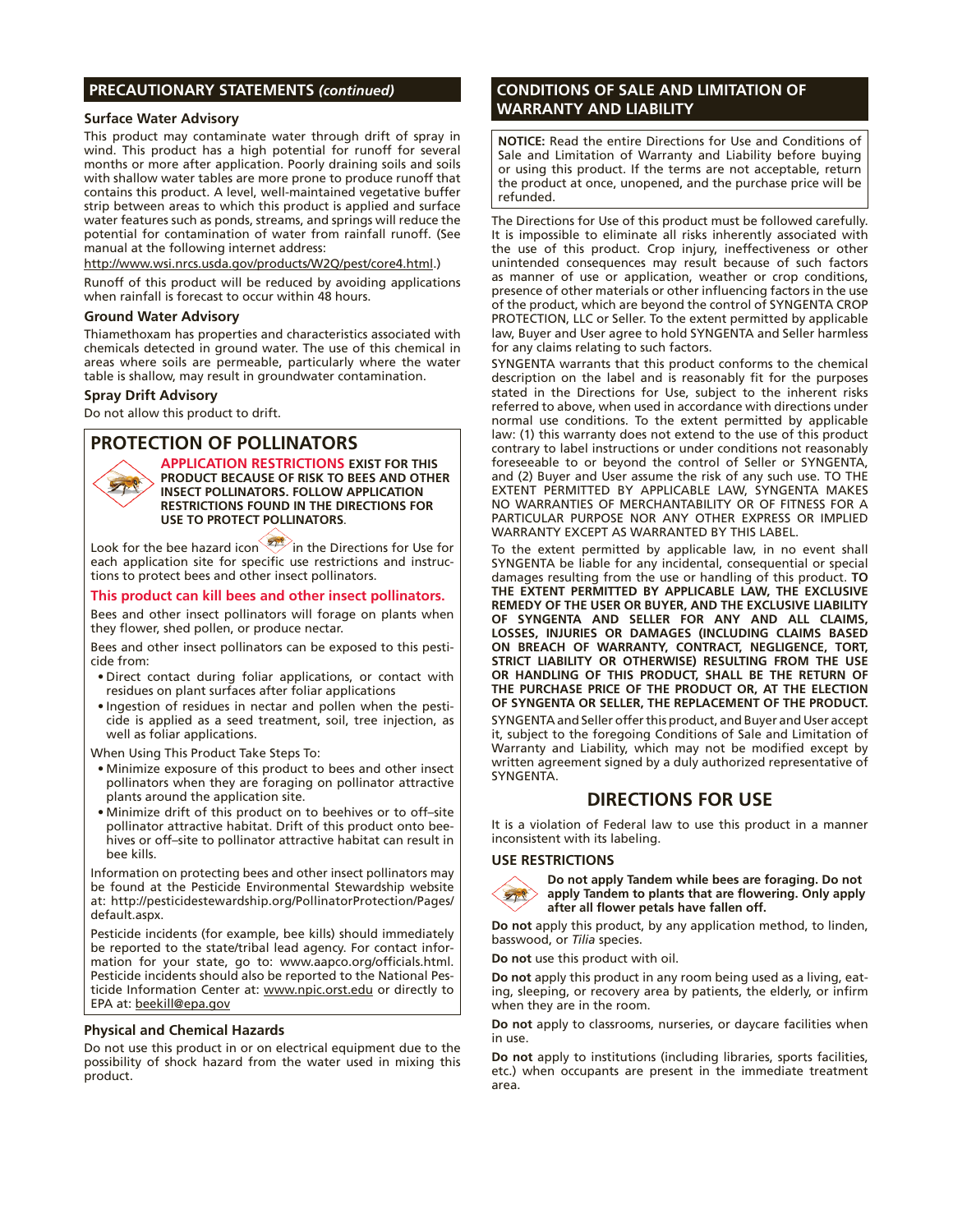**Do not** allow animals and people access to treated areas until the spray deposit has dried.

**Do not** apply this product to edible growing crops or stored raw agricultural commodities used for food or feed.

**Do not** treat surfaces likely to be contacted by food. **Do not** apply when food-handling establishments are in operation or foods are exposed. Food must be removed from area being treated. **Do not** apply directly to food or allow applications to contaminate food.

Use in all indoor permitted sites, including food-handling establishments, must be restricted to areas that eliminate exposure to food-handling surfaces and areas that are not easily accessible to occupants.

**Do not** spray less than the labeled rate when treating for ants, fleas, flies, mosquitoes, ticks, bed bugs, scorpions, wasps, hornets, yellow jackets, carpenter bees or termites.

**Do not** allow applications to contact water inhabited by fish, such as in aquariums and ornamental fish ponds that are located in/ around structures being treated.

**Do not** use water-based sprays of Tandem in conduits, motor housings, junction boxes, switch boxes, or other electrical equipment because of possible shock hazard.

**Do not** apply directly to impervious horizontal surfaces such as sidewalks, driveways, and patios except as a spot or crack and crevice treatment. During application, **do not** allow pesticide to enter or runoff into storm drains, drainage ditches, gutters or surface waters.

All outdoor applications must be limited to spot or crack-andcrevice treatments only, except for the following permitted uses:

- 1. Treatment to soil or vegetation around structures;
- 2. Applications to lawns, turf, and other vegetation;
- 3. Applications to building foundations, up to a maximum height of 3 feet above grade;
- 4. Applications to underside of eaves, soffits, doors, or windows permanently protected from rainfall by a covering, overhang, awning, or other structure;
- 5. Applications around potential pest entry points into buildings, when limited to a surface band not to exceed one inch in width;
- 6. Applications made through the use of a coarse, low-pressure spray to only those portions of surfaces that are directly above bare soil, lawn, turf, mulch or other vegetation, as listed on this label, and not over an impervious surface, drainage or other condition that could result in runoff into storm drains, drainage ditches, gutters, or surface waters, in order to control occasional invaders or aggregating pest.
- **Do not** water treated area to the point of runoff.

**Do not** make applications during rain.

Application is prohibited directly into sewers or drains, or to any area like a gutter where drainage to sewers, storm drains, water bodies, or aquatic habitats can occur. **Do not** allow the product to enter any drain during or after application.

#### **USE PRECAUTIONS**

#### **Shake well before using.**

#### **Let treated surfaces dry before allowing humans and pets to contact surfaces.**

**Surface Staining:** Tandem **has not stained** or caused damage to painted or varnished surfaces, plastics, fabrics, tile, siding or other surfaces where water applied alone causes no damage. However, treat a small area and allow it to dry to determine whether staining will occur. To avoid contamination from previous treatments, thoroughly wash out sprayer, hoses and screens with water and detergent before using Tandem.

#### **Resistance Management**

**GROUP 3A 4A INSECTICIDES**

Tandem contains lambda-cyhalothrin (a Group 3A insecticide) and thiamethoxam (a Group 4A insecticide). Due to the inherent risk of the development of resistance to any pesticide, it is strongly advised that Tandem be used in a sound resistance-management program that includes (but is not limited to):

- Applying Tandem according to the label use directions;
- • Alternating Tandem with products with different modes of action;
- Avoiding treatment of successive generations with Tandem;
- Incorporating IPM techniques into your insect control program.

If resistance is suspected, do not reapply Tandem or other Group 3A or Group 4A insecticides.

SYNGENTA encourages responsible use of Tandem to ensure effective long-term control of the insects on the label. For additional information about implementing these or other resistance management practices, consult a local or state Extension specialist or Syngenta representative.

#### **STRUCTURAL AND PERIMETER PEST CONTROL**

#### **USE SITES**

**Use Tandem as a perimeter, crack-and-crevice, and/or spot treatment in and around structures or modes of transportation. Permitted areas of use include the following buildings, structures, and modes of transport:**

| • aircraft (cargo and other | • furniture            | • nursing homes       |
|-----------------------------|------------------------|-----------------------|
| non-cabin areas only)       | • garages              | • offices             |
| • apartment buildings       | • garbage rooms        | • patios              |
| • boiler rooms              | • greenhouses (non-    | • pet kennels         |
| • buses                     | commercial)            | • porches             |
| • closets                   | • hospitals            | • railcars            |
| • correctional facilities   | • hotels and motels    | • restaurants         |
| • decks                     | • houses               | • storage rooms       |
| • dumpsters                 | • industrial buildings | • schools             |
| • entries                   | • laboratories         | • stores              |
| • factories                 | • landscape            | • trailers            |
| $\bullet$ fencing           | vegetation             | • trees               |
| • food manufacturing,       | • locker rooms         | $\bullet$ trucks      |
| processing and serving      | • machine rooms        | • utility passages    |
| establishments, such        | • mausoleums           | • vessels, vestibules |
| as bakeries, breweries,     | • mobile homes         | • warehouses          |
| canneries, granaries,       | • mop closets          | • wineries            |
| grain mills, etc.           | $\cdot$ mulch          | • yards               |

Use in all indoor permitted sites, including food-handling establishments, must be restricted to areas that eliminate exposure to food-handling surfaces and areas that are not easily accessible to occupants.

For indoor applications, retreat at 21-day intervals or as necessary to maintain control.

Refer to the outdoor use restrictions in the **Outdoor Pests** section.

#### **Mixing Instructions**

Tandem is intended for dilution with water for application using hand-held or power-operated application equipment as a coarse spray for crack-and-crevice, spot, and surface treatments. Application equipment that delivers low-volume treatments may also be used. A surface treatment of Tandem may be applied by using a paintbrush or other porous applicator attached to a handle. Fill applicator tank with the desired volume of water and add Tandem. Close and agitate before use in order to ensure proper mixing. Re-agitate applicator tank before use if application is interrupted. Mix only amount of treatment volume as required.

#### **Tank Mixing**

Tandem may be tank-mixed with other currently registered pesticides unless expressly prohibited by the product label. To ensure compatibility, conduct a small volume mixing test with the other products. If mixed with sanitizers, add Tandem to the tank first. If other chemicals are added to the applicator tank, add Tandem last. Fill tank to desired volume and re-agitate while making applications.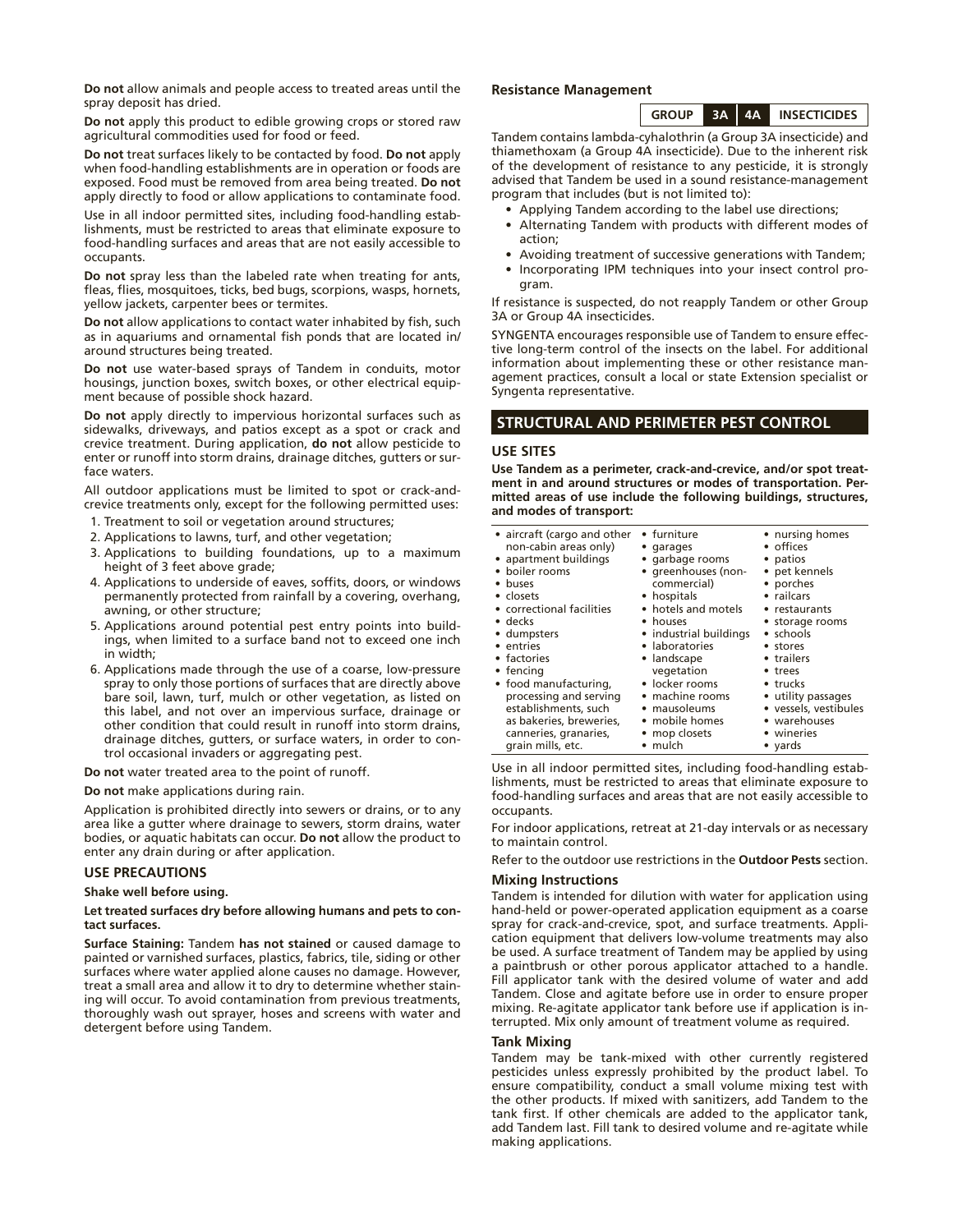It is the pesticide user's responsibility to ensure that all products in the listed mixtures are registered for the intended use. Users must follow the most restrictive directions and precautionary language of the products in the mixture (for example, first aid from one product, spray drift management from another).

#### **Foam Applications**

Tandem may be converted to foam and the foam used to treat structural voids to control or prevent pests including ants, wasps, wood-destroying insects, or other arthropods harboring in walls, under slabs, or in other void areas. Mix end-use dilution with manufacturer's recommended volume of foaming agent. For applications inside wall voids, expansion ratios of 15:1 or drier are suggested.

## **Fixed In-Wall Delivery Systems**

Closed, in-wall insecticidal delivery systems such as permanently installed piping or flexible tubing may also be used to deliver diluted product to inaccessible areas. Generally, about one ounce of finished liquid product is needed per 35-40 ft of tubing (based on 1/8"-diameter tubes). For these systems, use 0.065%- 0.13% dilution rates as listed in the **General Household Pests** table. Prepare the finished product at the appropriate dilution, then inject into system as recommended by delivery system manufacturer.

#### **Spot Treatments**

Spot treatments may be made by spraying, misting, painting, or otherwise applying to surfaces covering an area no larger than 2 sq ft. For areas limited to spot or crack-and-crevice treatments, multiple spot treatments can be made to surfaces as long as 20% of the total target area is not exceeded.

#### **GENERAL HOUSEHOLD PESTS**

Use the rate specified to control the listed pests. For pests for which a rate range is given, use the lowest rate for low pest pressure or scheduled maintenance control programs and the highest rate for heavy pest pressure, pest-conducive environmental conditions (such as high temperatures or moisture), or when longer residual activity is desired.

#### **TABLE 1: General Household Pests (Indoor and Outdoor)**

|                                         | <b>Concentration of</b><br><b>Combined Active Ingredients</b> |
|-----------------------------------------|---------------------------------------------------------------|
| <b>Pests Controlled</b>                 | in Final Dilution                                             |
| Ants <sup>1</sup>                       | $0.065\% - 0.13\%$                                            |
| <b>Beetles (including Multicolored)</b> |                                                               |
| Asian Lady Beetle)                      | Mix 0.55 fl oz (16 ml) to 1.1                                 |
| <b>Boxelder Bugs</b>                    | fl oz (32 ml) of Tandem per                                   |
| <b>Carpenter Bees</b>                   | gallon of water.                                              |
| <b>Carpet Beetles</b>                   |                                                               |
| Centipedes                              |                                                               |
| <b>Cigarette Beetles</b>                |                                                               |
| <b>Clover Mites</b>                     |                                                               |
| <b>Cluster Flies</b>                    |                                                               |
| Cockroaches                             |                                                               |
| <b>Confused Flour Beetles</b>           |                                                               |
| Crickets                                |                                                               |
| Earwigs                                 |                                                               |
| Firebrats                               |                                                               |
| Fleas (indoors)                         |                                                               |
| Flies                                   |                                                               |
| Grasshoppers                            |                                                               |
| <b>Lesser Grain Borers</b>              |                                                               |
| <b>Millipedes</b>                       |                                                               |
| <b>Mosquitoes</b>                       |                                                               |
| <b>Red Flour Beetles</b>                |                                                               |
| <b>Rice Weevils</b>                     |                                                               |
| Saw-toothed Grain Beetles               |                                                               |
| Silverfish                              |                                                               |
| Sowbugs                                 |                                                               |
| <b>Spiders</b>                          |                                                               |
| Springtails                             |                                                               |
| Stink Bugs (including Brown             |                                                               |
| Marmorated Stink Bug and                |                                                               |
| Kudzu Stink Bug)                        |                                                               |
| <b>Ticks</b>                            |                                                               |
|                                         |                                                               |

| <b>Pests Controlled</b>                        | <b>Concentration of</b><br><b>Combined Active Ingredients</b><br>in Final Dilution |
|------------------------------------------------|------------------------------------------------------------------------------------|
| <b>Bed Bugs</b><br>Fleas (outdoors)            | 0.13%                                                                              |
| Scorpions<br>Wasps, Hornets and Yellow Jackets | Mix 1.1 fl oz (32 ml) of<br>Tandem per gallon of water.                            |

1For treatment of fire ant mounds, see **Applications to Turfgrass** section of this label.

## **INDOOR PESTS**

#### **Ants (Including Carpenter Ants and Nuisance Ants)**

Apply a 0.065%-0.13% dilution as a spot, crack-and-crevice, and/or void treatment to ant trails around doors and windows and other places where ants may be found. Indoors, apply as a residual surface treatment to active areas such as baseboards; corners; around pipes; in and behind cabinets; behind and under refrigerators, sinks, furnaces and stoves; and in cracks and crevices. For best results, locate and treat nests. Outdoors, apply as a crack-and-crevice, spot, or perimeter barrier treatment; also see **Outdoor Pests**.

#### **Bed Bugs**

Apply a 0.13% dilution as a spot, crack-and-crevice, or void treatment to harborage areas. Example harborages include voids behind attached headboards, baseboards, moldings, doorframes, window frames, and shelving; behind mirrors and picture frames; and around edges of carpet or other floor coverings. Apply only to areas where prolonged contact by humans or pets will not occur. **Do not use on bed linens, bed frames, mattresses, box springs, or other areas where human contact is common.**

#### **Crawling Insects (Beetles, Clover Mites, Cockroaches, Crickets, Earwigs, Firebrats, Silverfish, and Spiders)**

Apply a 0.065%-0.13% dilution as a spot, crack-and-crevice, and/ or void treatment to areas where these pests hide, such as baseboards; corners; storage areas; closets; around water pipes, doors, and windows; attics and eaves; cabinets; behind and under refrigerators or other household items such as furniture, sinks, furnaces, and stoves; and to the underside of shelves, drawers and similar areas. Pay particular attention to cracks and crevices.

#### **Flying Insects (Flies, Mosquitoes, and Wasps)**

Tandem may be applied as a spot or crack-and-crevice treatment directly into cracks and crevices or other non-exposure areas as a low-pressure spray using equipment capable of delivering a pin stream of insecticide inside residential buildings (in attics, crawl spaces, and other non-living spaces), as well as in and around carports, garages, and storage sheds; also see **Outdoor Pests** for specified rates. Do not make surface applications to living spaces. For wasps, hornets, and yellow jackets, see section on **Control of Yellow Jackets, Hornets, and Wasps**.

#### **Occasional Invaders (Boxelder Bugs, Centipedes, Millipedes, Multicolored Asian Lady Beetles, Pillbugs, Scorpions, Sowbugs, and Stink Bugs)**

Apply a 0.065%-0.13% dilution as a spot, crack-and-crevice, and/ or void treatment around doors and windows, baseboards and other places where these pests may be found or where they may enter premises. Apply outdoor treatments to prevent infestation as described below; also see **Outdoor Pests – Perimeter Treatments around Structures**.

#### **Pantry Pests (i.e., Carpet beetle, Cigarette beetle, Confused flour beetle, Lesser grain borer, Red flour beetle, Rice weevil, and Saw-toothed grain beetle)**

Apply a 0.065%-0.13% dilution as a spot or crack-and-crevice treatment to cupboards, shelving, and storage areas. Remove all utensils, uncovered foodstuffs (or any having original package opened), and shelf paper before making application. Allow treated surfaces to dry and cover shelves with clean paper before replacing any utensils, foodstuff, or other items. Any foodstuff accidentally contaminated with treatment solution should be destroyed.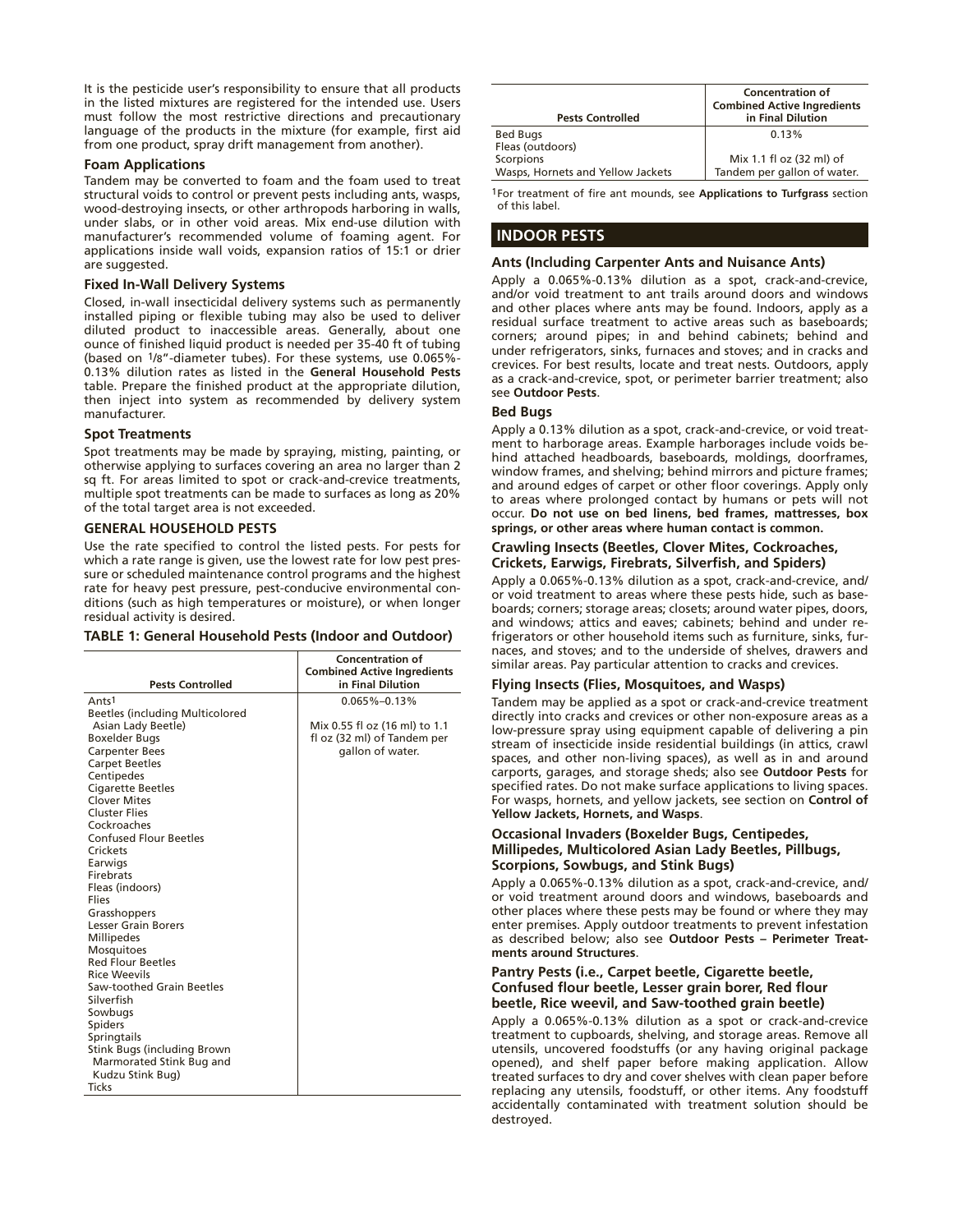**Application within Food-Handling Establishments (places other than private residences in which exposed food is held, processed, prepared, or served, including, but not limited to, areas for receiving, storing, packing (canning, bottling, wrapping, boxing), and preparing foods; edible waste storage; enclosed processing systems (mills, dairies, edible oils, syrups); and serving areas)**

Use as a crack-and-crevice, spot, or void treatment in and around both food and non-food areas. Apply a 0.065%-0.13% dilution in small amounts directly into cracks and crevices, using equipment capable of delivering a pin stream of insecticide; in points between different elements of construction; between equipment and floor; in openings leading to voids; and in hollow spaces in walls, equipment and bases. Clean food-contact surfaces and equipment with an effective cleaning compound and rinse with potable water before using.

Limit spot treatments to an area no larger than 20% of the treated surface. Individual spot treatments should not exceed 2 sq ft. Take extreme care that the product is not introduced into the air.

**Do not** contaminate food and food-processing surfaces. **Do not** treat surfaces likely to be contacted by food. **Do not** apply when food-handling establishments are in operation or foods are exposed. Food must be removed from area being treated. **Do not** apply directly to food or allow applications to contaminate food.

#### **Application within Food-Serving Areas (facilities where foods are served, such as dining rooms)**

Apply a 0.065%-0.13% dilution as a crack-and-crevice, spot, or void treatment to selected surfaces such as under elements of construction and into cracks and crevices. **Do not** treat surfaces likely to be contacted by food. **Do not** apply when facility is in operation or foods are exposed. Food must be covered or removed from area being treated. **Do not** apply directly to food or allow applications to contaminate food.

*Application of this product in the food areas and/or food-serving areas of food-handling establishments, other than as a spot, crack-and-crevice, or void treatment, is not permitted.*

## **OUTDOOR PESTS**

To control ants, bees, centipedes, cockroaches, crickets, fleas, flies, millipedes, mosquitoes, pillbugs, scorpions, sowbugs, spiders, stink bugs, ticks, wasps, and other similar perimeter arthropod pests, apply Tandem at the rate specified for that particular pest (Table 1) with either hand or power application equipment as a residual treatment around buildings and to surfaces of buildings, porches, screens, window frames, eaves, patios, garages, refuse dumps, and other similar areas where these insect pests are active. Apply a treatment volume of 1-10 gal/1000 sq ft (approximately 44-440 gal/A) unless specified otherwise.

All outdoor applications must be limited to spot or crack-andcrevice treatments only, except for the following permitted uses:

- • Applications to soil or vegetation around structures;
- • Applications to lawns, turf, and other vegetation;
- • Applications to building foundations, up to a maximum height of 3 feet above grade;
- • Applications to underside of eaves, soffits, doors, or windows permanently protected from rainfall by a covering, overhang, awning, or other structure;
- Applications around potential pest entry points into buildings, when limited to a surface band not to exceed one inch in width;
- • Applications made through the use of a coarse, low-pressure spray to only those portions of surfaces that are directly above bare soil, lawn, turf, mulch or other vegetation, as listed on this label, and not over an impervious surface, drainage or other condition that could result in runoff into storm drains, drainage ditches, gutters, or surface waters, in order to control occasional invaders or aggregating pests.

**Do not** apply to or allow this product to contact plants in bloom or apply if bees are foraging in or adjacent to the treatment area.

#### **Ants**

Apply a 0.065%-0.13% dilution of Tandem as a spot, crack-andcrevice, pin-stream, or perimeter-banded treatment to ant trails and potential entry points such as around doors or windows. As a banded application, apply according to instructions on perimeter treatments below.

Tandem contains thiamethoxam, a plant-systemic insecticide that can reduce populations of plant-feeding insects, such as aphids, mealybugs, and whiteflies. Control of these insects can reduce the amount of honeydew, a food source for ants foraging in and around structures. To reduce populations of honeydewproducing insects, apply Tandem at up to 0.13% as a foliar spray or directed treatment to soil at the base of the landscape plants. When targeting landscape ornamental pests, see directions for use in the **Application to Ornamentals** section.

#### **Fleas and Ticks**

To control nuisance fleas and ticks (e.g., dog ticks), apply to kennels, yards, runs, and other areas where pets may frequent. For best coverage to control ticks, apply using a coarse fan spray to vegetation brush, branches, rock walls, and other areas near habitation where ticks may harbor or frequent. Apply a dilution of 0.065%-0.13% to control ticks. To control fleas, apply only at the highest concentration of 0.13%. Apply a treatment volume of 2-10 gal/1,000 sq ft to thoroughly wet the treated surface; use a higher volume when treating landscaping materials, such as mulch or stone, or under dense vegetation in order to obtain the coverage needed for best control.

**Do not** apply to pasture or cropland, and **do not** allow animals and people access to treated areas until the spray deposit has dried. Applications can be made on a monthly basis, beginning in the spring, and can continue until frost to control both larvae and adult ticks. **Do not** apply directly to pets.

#### **House Flies and Cluster Flies**

Apply a 0.065%-0.13% dilution as a spray or low-volume mist to outdoor surfaces of structures, patios, fences, or other areas where flies are likely to collect or rest, or to areas of structures that serve as entry points (doors, windows, under eaves). Applications under eaves may be made as a surface spray.

For cluster flies, use spot treatments around entry points or fly resting areas of structural surfaces, paying particular attention to south-facing surfaces. In winter and spring, when flies become active and are emerging, interior crack-and-crevice, spot, and void treatments can help reduce the infestation in areas such as attics, crawl spaces, or indoor non-living spaces.

#### **Mosquitoes**

For adult mosquito control, apply a 0.065%-0.13% dilution as a structural perimeter spray or spot treatment to landscape plantings and turf, around buildings and foundations, under decks, or to other areas that that are likely to serve as adult mosquito resting areas. Yards or other frequented areas enclosed by landscaping can benefit from a banded treatment to reduce invading adult mosquitoes by the treatment of perimeter vegetation. Apply Tandem at specified rates at 2-5 gallons of water per 1,000 sq ft (87-218 gal/A). Low-volume mist blowers may be used as well. Application to vegetation away from structures may require additional state certifications, e.g., in turf or ornamental categories. Consult your state regulatory agency for requirements.

#### **Occasional Invaders and Aggregating Pests (Beetles, Boxelder bugs, Centipedes, Clover mites, Crickets, Earwigs, Grasshoppers, Scorpions, Silverfish, Spiders, Springtails, Sowbugs, and Stink bugs)**

Apply a 0.065%-0.13% dilution in a spray volume of 1-10 gal/1000 sq ft to outdoor structural surfaces where insects are found and around likely entry points such as doors, windows, and utility penetrations. Banded applications as described in the **Outdoor Pests -- Perimeter Treatments around Structures** section can provide additional protection against these pests entering the structure.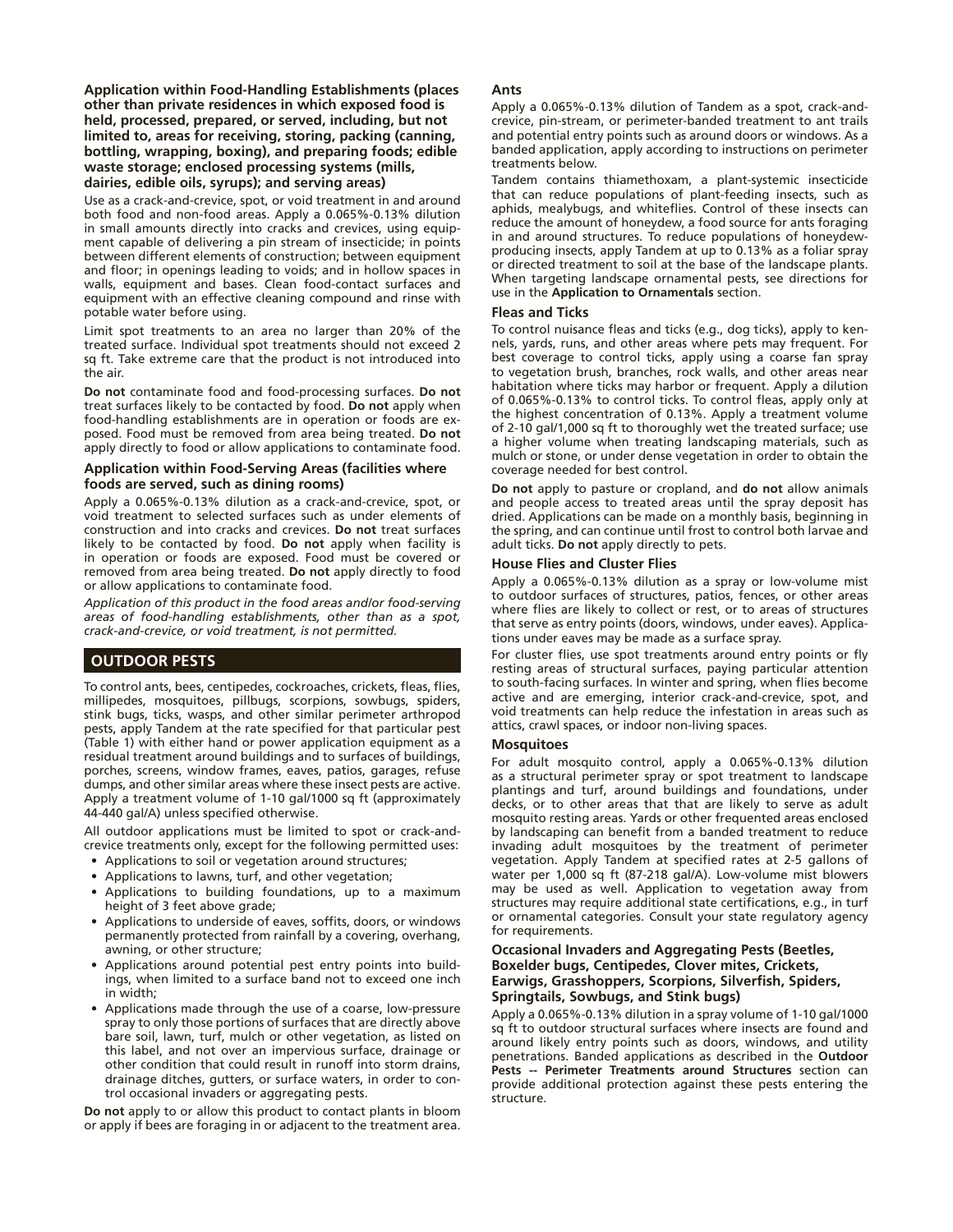## **CONTROL OF YELLOW JACKETS, HORNETS, AND WASPS (LOCALIZED TREATMENT)**

Use caution when treating nests of stinging insects as Tandem does not provide instant knockdown. Protective equipment for the applicator may be required to reduce the risk of insect stings during application. The use of an extension wand is recommended when applying the liquid or foam to nests to reduce the risk of being stung. For best results, treat nests in the evening when most insects will be present.

For control of ground-nesting yellow jacket wasps, make an application of 0.13% liquid or finished foam into the belowground nest. Apply a sufficient amount of liquid or foam to fill the nest and coat the opening to the nest. The use of an extension wand is recommended when applying to reduce the risk of being stung.

For application to paper-covered wasp nests (e.g., bald-faced hornets), apply a 0.13% dilution of Tandem as a finished foam or as a spray into the opening of the nest. Apply a sufficient amount of foam to fill the nest without allowing runoff. As a spray, apply product to the entire outside surface of the nest as well as the nest opening. The use of an extension wand is recommended when applying the foam to reduce the risk of being stung.

For visible wasp nests, spray the outside of the nest with a 0.13% dilution. Apply spray to the entire surface of the nest. For wasp nests within voids such as under soffits and behind rain gutters, make an application of 0.13% liquid or foam into the nesting area. Apply a sufficient amount of foam to fill the nesting void.

Do not allow this product to contact plants in bloom if bees are foraging in or adjacent to the treatment area.

## **OUTDOOR PESTS – PERIMETER TREATMENTS AROUND STRUCTURES**

Applying a continuous band of insecticide around a building foundation and around windows, doors, service line entrances, eaves, vents, and other areas can greatly reduce the potential for entry by crawling pests. For best results, before application, remove debris and leaf litter from next to the foundation; cut back vegetation and branches that touch the foundation, walls, or roof; and move or rake back rocks, deep mulch, or other potential pest harborage next to the foundation.

Apply Tandem in a volume of 1-10 gallons per 1,000 sq ft or 44- 440 gal/A around the structure (according to state regulations governing commercial pest control and the previously stated restrictions on outdoor applications) and upwards along the foundation to 3 feet and spot treatments around windows, doors, and roof overhangs. The amount of Tandem to be diluted in water will depend upon the pest species, the infestation level, and the service interval desired (see TABLE 1 for application rates). Apply as a coarse spray to thoroughly and uniformly wet the foundation and/or band area so that the insecticide will reach the soil or thatch level where pests may be active.

Agitate occasionally during application.

## **TABLE 2: Dilutions for Structural Perimeter Applications**

| <b>Application</b><br>Rate | <b>Application</b><br>Volume                              | Amount of Tandem to Dilute in Water<br><b>According to Spray Tank Volumes</b> |                                            |                                            |
|----------------------------|-----------------------------------------------------------|-------------------------------------------------------------------------------|--------------------------------------------|--------------------------------------------|
| Tandem per<br>1,000 sq ft) | (gallons of<br>(amount of<br>solution per<br>1,000 sq ft) |                                                                               | 25 gallons                                 | 50 gallons                                 |
| $0.55$ fl oz<br>(16 ml)    | 1                                                         | $5.5$ fl oz<br>(163 ml)                                                       | $13.8 \text{ fl oz}$<br>$(408 \text{ ml})$ | 27.5 fl oz<br>$(813 \text{ ml})$           |
|                            | 2                                                         | $2.8 \text{ fl oz}$<br>(83 ml)                                                | $6.9f$ l oz<br>(204 ml)                    | $13.8 \text{ fl oz}$<br>$(408 \text{ ml})$ |
|                            | 5                                                         | $1.1$ fl oz<br>(33 ml)                                                        | $2.8 f$ l oz<br>(83 ml)                    | $5.5$ fl oz<br>$(163 \text{ ml})$          |
|                            | 10                                                        | $0.55$ fl oz<br>$(16 \text{ ml})$                                             | $1.4$ fl oz<br>(41 ml)                     | $2.8 f$ l oz<br>$(83 \text{ ml})$          |
| $1.1$ fl oz<br>(32 ml)     | 1                                                         | $11.0 \text{ fl oz}$<br>(325 ml)                                              | 27.5 fl oz<br>$(813 \text{ ml})$           | 55 fl oz<br>(1,627 ml)                     |
|                            | 2                                                         | $5.5$ fl oz<br>$(163 \text{ ml})$                                             | 13.8 fl oz<br>$(408 \text{ ml})$           | 27.5 fl oz<br>$(813 \text{ ml})$           |
|                            | 5                                                         | $2.2$ fl oz<br>(65 ml)                                                        | $5.5f$ loz<br>(163 ml)                     | $11.0 \text{ fl oz}$<br>(325 ml)           |
|                            | 10                                                        | $1.1$ fl oz<br>$(33 \text{ ml})$                                              | $2.8 f$ l oz<br>$(83 \text{ ml})$          | $5.5$ fl oz<br>$(163 \text{ ml})$          |

## **CONTROL OF WOOD-DESTROYING INSECTS**

Use Tandem to control the following wood-destroying insects. For specific application instructions, refer to label text.

#### **TABLE 3: Wood-destroying Pests**

| Pests                                                                                                                                     | <b>Application</b><br><b>Method</b>                                                                                                         | <b>Concentration of</b><br><b>Combined Active</b><br>Ingredients in<br><b>Final Dilution</b> | <b>Comments</b>          |
|-------------------------------------------------------------------------------------------------------------------------------------------|---------------------------------------------------------------------------------------------------------------------------------------------|----------------------------------------------------------------------------------------------|--------------------------|
| Carpenter Ants <sup>1</sup><br><b>Carpenter Bees</b><br>Drywood<br><b>Termites</b><br>Wood-<br>Destroying<br>Beetles and<br><b>Borers</b> | <b>Remedial Control:</b><br>$\bullet$ Liquid or foam $-$<br><b>Gallery treatment</b><br>Preventive<br>treatment:<br>• Wood Surface<br>Spray | 0.13%<br>Mix 1.1 fl oz<br>(32 ml) Tandem<br>per gallon<br>of water.                          | Re-treat as<br>directed. |

1Carpenter ants may be controlled at a lower rate of 0.065%; rates of 0.065% to 0.13% may be used per instructions under **Control of Carpenter Ants** section.

#### **Control of Drywood Termites**

When used as specified in this label, Tandem provides effective remedial control of localized infestations of drywood termites, including species of *Incisitermes, Cryptotermes,* and *Marginitermes*. Knowledge of the biology and behavior of the drywood termite species involved, the locations, and the extent of the infestation(s) will help to ensure successful control.

Treatment requirements for drywood termite control may vary due to state and local regulations. For advice concerning current drywood termite control regulations under local conditions, consult your State structural pest control regulatory agency.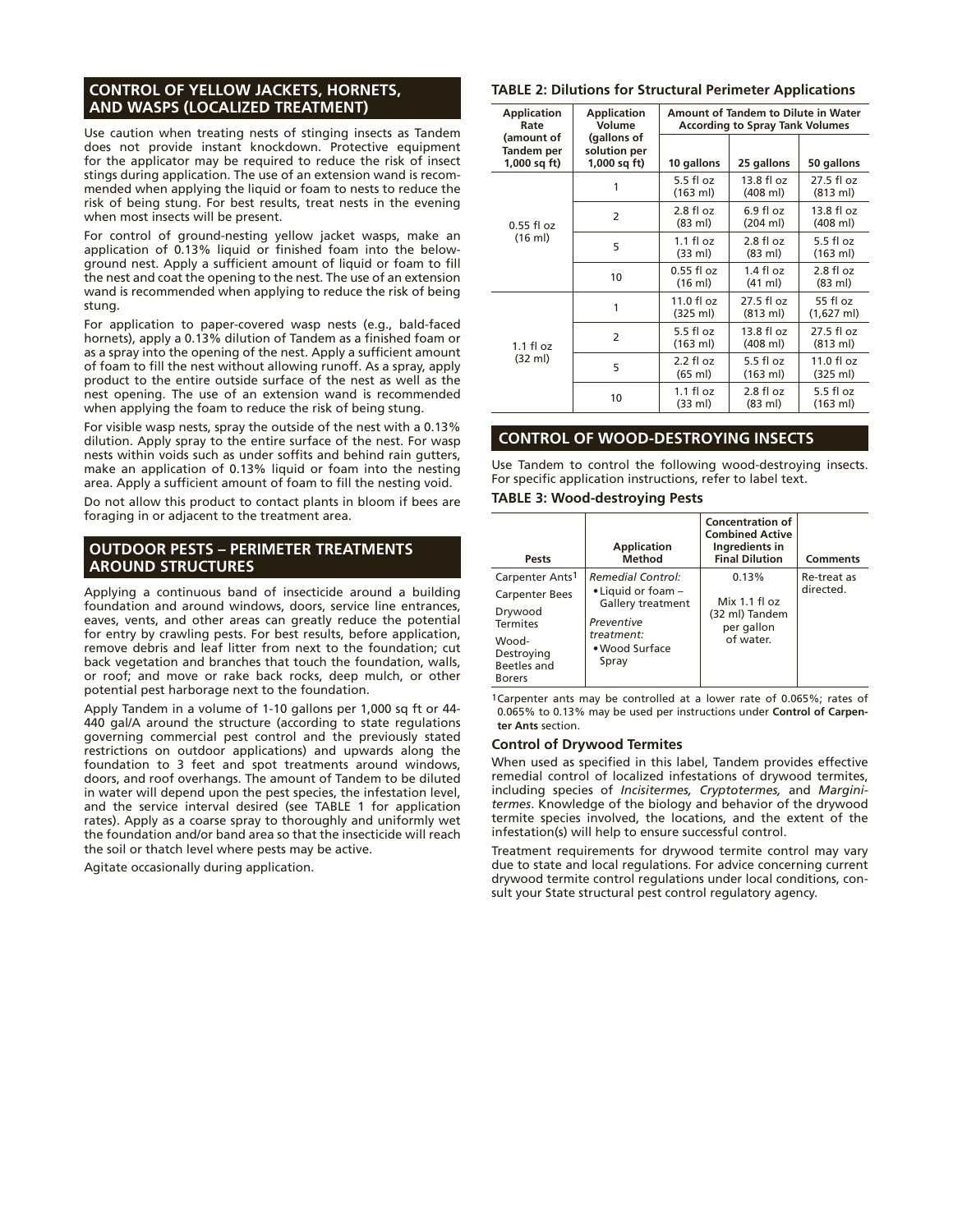#### *Directions for Remedial Control of Drywood Termites in Infested Wood*

To control drywood termites in localized areas of infested wood in structures, apply 0.13% Tandem as a liquid or foam to voids and galleries in damaged wood, in spaces between wooden structural members, or between wood and foundations. Locate galleries by using visual signs (e.g., fresh fecal pellets or blistered wood), the presence of live termites, mechanical sounding techniques (e.g., tapping on the wood surface and listening for changes in sound to indicate changes in wood density), listening devices, motion detection devices or other technologies that help pinpoint drywood termite activity.

#### *Wood Injection Method*

Drill small diameter holes of appropriate size for the injection tip or use a self-puncturing tip positioned to intersect termite galleries within infested wood. Drywood termite emergence or pellet kick-out holes connect directly to galleries and are indicators of potential sites to drill and inject Tandem. Care should be taken to avoid electrical wiring, plumbing, etc. when drilling and injecting. Do not drill or puncture completely through wood. Spacing of the holes will depend on the distribution of insect activity and galleries. Injection holes may be clustered in areas with insect activity as indicated by damage, live insects, or other indicators previously described. Injection holes on opposite sides of large (4"x10" or larger) structural beams may be necessary to effectively penetrate galleries.

Apply up to 50 ml (1.7 fl oz) of 0.13% dilution at each injection hole. If using Tandem as a foam preparation, inject a sufficient amount to fill galleries without allowing runoff.

Re-apply if insect activity within treated areas is detected four or more weeks following treatment. For best results in treating galleries, inject Tandem into new injection holes positioned between previous injection sites.

#### *Wood Surface Treatment*

Surface applications may also be used to supplement spot treatment for drywood termites as a means to prevent re-infestation by swarming adult termites. Apply a 0.13% dilution as a surface spray or mist to exposed wood surfaces in areas not used as living spaces, such as attics, crawl spaces, unfinished basements, or structural voids. Apply treatment until surface is thoroughly wetted.

#### **Control of Carpenter Ants**

Apply a 0.065%-0.13% dilution to ant trails around doors and windows and other places where ants may be found. Indoors, apply as a residual surface treatment to active areas such as baseboards; corners; around pipes; in and behind cabinets; behind and under refrigerators, sinks, furnaces, and stoves; and in cracks and crevices. For best results, locate and treat nests. Outdoors, apply as a crack-and-crevice, spot, or banded treatment; also see **Outdoor Pests**.

Inside voids where ants or nests occur, drill (or use existing opening) and inject spray or foam into the cavity. Inside decking materials or other structural materials, poles, or trees infested with carpenter ants, drill and inject spray or foam into cavities. Apply up to 50 ml (1.7 fl oz) of 0.065%-0.13% dilution at each injection hole. If using Tandem as a foam preparation, inject a sufficient amount to cover the area without allowing runoff.

#### **Control of Carpenter Bees (localized treatment)**

#### *Gallery Treatment*

Apply a 0.13% dilution of Tandem into carpenter bee galleries as a spray, mist, or foam application. As a liquid, apply up to 50 ml (1.7 fl oz) of finished solution of Tandem at each injection hole. If using Tandem as a foam preparation, inject a sufficient amount to fill galleries without allowing runoff.

#### *Wood Surface Treatment*

Apply coarse spray as a spot treatment to thoroughly wet wood surfaces where bees have been previously active or to provide protection against further damage. Apply early in the spring to prevent bees from invading wood. When bees have infested wood, surface applications can help control embedded larvae and bees that emerge from the wood. Applications can be made on a monthly basis to maintain protection of treated areas.

### **Control of Wood-Destroying Beetles and Borers**

For control of wood-destroying beetles or borers, including old house borers, powderpost beetles, false powderpost beetles, death-watch beetles, and ambrosia or bark beetles. Apply Tandem diluted to 0.13% as a spray, mist, or foam to galleries, in structural voids, and/or as wood surface treatments.

- For old house borers, or other beetles that form large galleries, treat the gallery system by drilling and injecting product with sufficient volume to cover the galleries.
- For beetles or borers that do not form galleries which can be readily injected (e.g., powderpost beetles), apply product as a liquid, mist, or foam to exposed wooden surfaces in non-living space areas in crawlspaces, basements, and attics; to structural voids; to spaces between wood elements of a structure; or at joints between wood and foundations.

Apply as a coarse liquid spray with low pressure (<25 psi), as a foam or mist application, or by brushing diluted product onto the surface. Applications should be made in sufficient volumes to coat the target surface, but less than the volume that creates runoff. Re-treat as needed to maintain protection. Allow treated surfaces to dry before contacting them.

### **LAWNS/TURFGRASS AND ORNAMENTALS**

Tandem contains two insecticides, thiamethoxam and lambdacyhalothrin. Thiamethoxam and lambda-cyhalothrin provide longlasting, broad-spectrum contact and systemic control of turf and ornamental plant insects.

Tandem may be used for applications to maintain outdoor areas where turf and ornamentals are grown, such as residential landscaped areas and non-residential landscapes around institutional, public, commercial, and industrial buildings; parks; recreational areas; and athletic fields. Consult your state extension office or pesticide regulatory officials for further information.

#### **USE RESTRICTIONS**

**Do not** apply this product to lawns/turfgrass or allow it to drift to blooming plants or weeds if bees are foraging in or adjacent to the treatment area. Time application during periods when pollinating insects are not present, such as early morning or late evening. **Do not** apply to plants/ornamentals that are flowering. Only apply after all flower petals have fallen off.

Not for use on plants being grown for sale or other commercial use, or for commercial seed production, or commercial sod production.

**Do not** apply this product through any type of irrigation system.

**Do not** apply this product to edible crops.

**Do not** apply this product by aerial application.

**Do not** water the treated area to the point of runoff.

**Do not** make applications during rain.

**Do not** apply more than 32 fl oz of Tandem per acre per calendar year.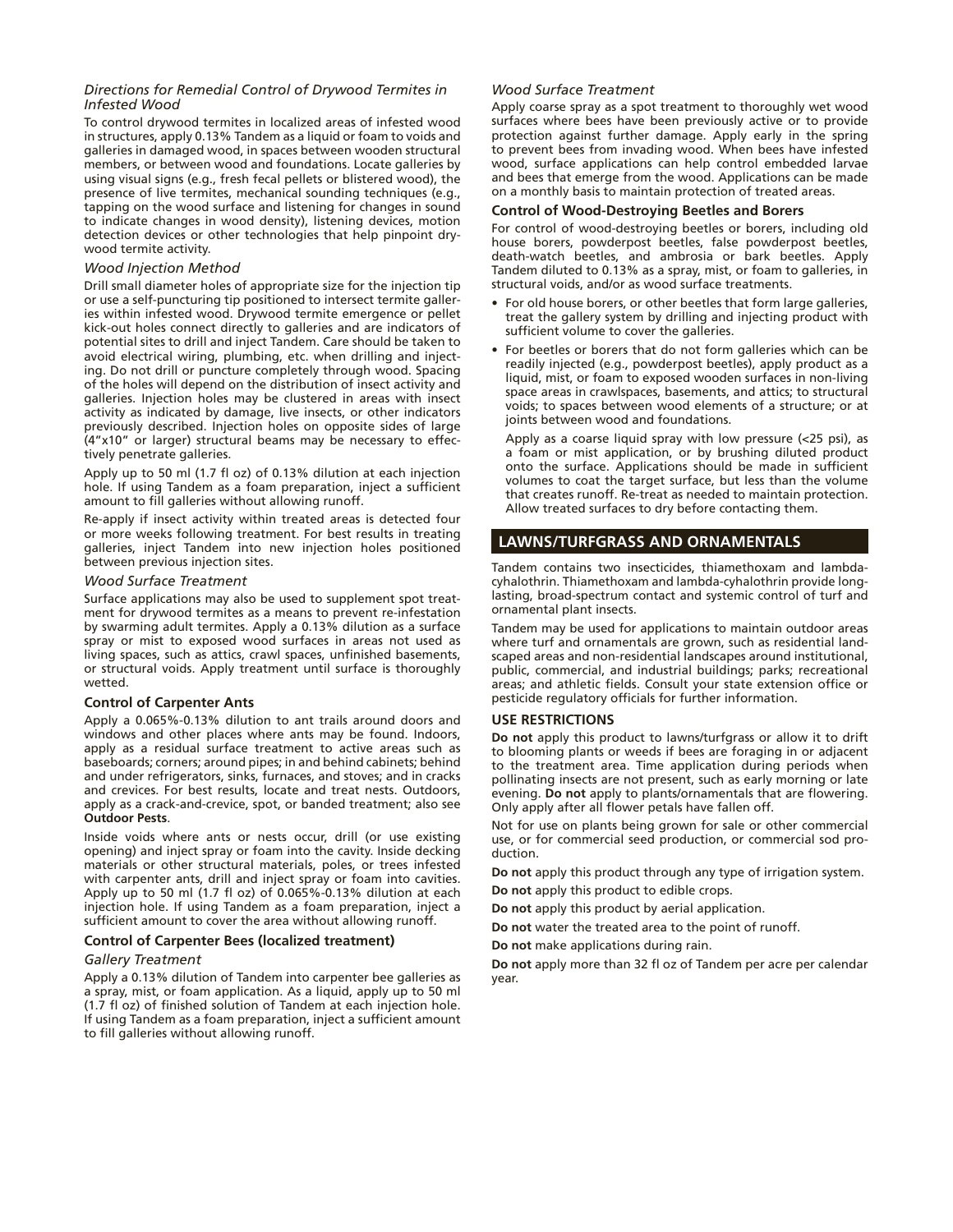#### **Mixing Instructions (Turf and Ornamental Dilutions)**

Tandem may be mixed with water and used in all types of standard application equipment. Fill applicator tank with 1/2 to 3/4 volume of water and add Tandem. Adjust water pH with a buffering agent if necessary to achieve a pH of 5-7. Slowly add Tandem to applicator tank water with maximum agitation. Fill the tank to the appropriate volume as determined by the listed rates and the size of the tank and continue to agitate while making applications. Close and shake or re-agitate applicator tank before use if application is interrupted. Make up only the amount of treatment volume required.

#### **Tank-Mixing (Turf and Ornamental Dilutions)**

Tandem may be tank-mixed with other currently registered pesticides unless expressly prohibited by the product label. To ensure compatibility, conduct a small-volume mixing test with the other products. If other chemicals are added to the applicator tank, add Tandem last. Fill tank to desired volume and continue to agitate while making applications. If mixed with EC formulations, use within 24 hours.

**It is the pesticide user's responsibility to ensure that all products in the listed mixtures are registered for the intended use. Users must follow the most restrictive directions and precautionary language of the products in the mixture (for example, first aid from one product, spray drift management from another).**

#### **APPLICATION TO TURFGRASS**

**Sites of Application --** Tandem may be used for applications to turfgrasses around residential, institutional, public, commercial and industrial buildings; parks; recreational areas; and athletic fields.

**Broadcast Applications to Turfgrass --** Apply Tandem as a broadcast application to turfgrass for control of targeted pests. Use sufficient water volume (2–10 gal/1,000 sq ft) to uniformly distribute Tandem over the area being treated and to adequately move the active ingredient into the canopy and thatch layers. Tandem is not phytotoxic to any major turfgrass species. Tandem can be applied to established turf or at seeding or during seed germination.

**Application Timing --** Maintain adequate soil moisture before and after application for optimum control and healthy turfgrass growth. Excessively wet or dry conditions may impact the performance of Tandem against white grubs. Do not mow the turf until the treated area has been irrigated or rainfall has occurred to allow for maximum and uniform uptake into the turfgrass or soil. Do not apply when turfgrass is waterlogged or when soils are saturated with water (i.e., will not accept irrigation).

**Do not** apply more than 32 fluid ounces of Tandem per acre per calendar year.

**Do not** allow this product to contact plants in bloom.

**KEEP CHILDREN AND PETS OFF TREATED AREAS FOLLOWING THE APPLICATION UNTIL SPRAY HAS DRIED.**

#### **TABLE 4: Turf Pests**

| <b>Pests</b>                                                                                                                                                                                                                                                                                                                                                                                                                                                                                                                                                                                      | <b>Dosage of Tandem</b>                                                                                                                                                                                                          |
|---------------------------------------------------------------------------------------------------------------------------------------------------------------------------------------------------------------------------------------------------------------------------------------------------------------------------------------------------------------------------------------------------------------------------------------------------------------------------------------------------------------------------------------------------------------------------------------------------|----------------------------------------------------------------------------------------------------------------------------------------------------------------------------------------------------------------------------------|
| Ants<br>Armyworms<br>Black turfgrass ataenius (adults)<br>Bluegrass billbug (adults and larvae)<br>Chinch bugs <sup>1</sup><br>Crickets<br>Cutworms<br><b>Fire Ants</b><br>Fleas<br>Hyperodes weevil (adults and larvae)<br>Japanese beetles (adult)<br>Mole Cricket (young adults and<br>nymphs) <sup>2</sup><br>Sod webworms<br>White grubs <sup>3</sup><br>Aphodius<br>Asiatic Garden Beetle<br><b>Black Turfgrass Ataenius</b><br>European Chafer<br>Green June Beetle<br>Japanese Beetle<br>May or June Beetle<br>Northern Masked Chafer<br><b>Oriental Beetle</b><br>Southern Masked Chafer | Make a single application of<br>0.6 fl oz (19 mL) per<br>1000 sq ft<br>(or 28 fl oz per acre.)<br>or<br>Make two applications of<br>0.3 fl oz (10 mL) per<br>1000 sq ft<br>(or 14 fl oz per acre)<br>on a 3- to 5-week interval. |
| Chiggers<br>Grasshoppers                                                                                                                                                                                                                                                                                                                                                                                                                                                                                                                                                                          | Make three applications of<br>0.2 fl oz (7 mL) per 1000 sq ft<br>(or 10.5 fl oz per acre)<br>on a 3- to 5-week interval.                                                                                                         |

**1 Chinch Bug** – Apply when insects are first observed. Repeat applications on a 3- to 5-week interval to obtain control.

- **2 Mole Crickets** Apply from first egg hatch to peak egg hatch. If the soil is dry, irrigate after application to move insecticides into the soil.
- **3 White grubs** Begin applications up to 45 days before the historical peak of adult flight to second instar grub of the species being targeted. For optimum control, treat from peak flight to peak egg hatch. Irrigate to move Tandem into the root zone. Full-season control of white grubs will be obtained with either a single 28 fl oz application or two 14 fl oz applications.

Apply to turf prior to the establishment of high insect pressure or significant turf damage.

**Fire Ant Mound Treatment -** Treat individual mounds with a drench application using a watering can. Use 0.15 fluid ounces of Tandem per 2.5 gallons of water. Thoroughly soak each mound and a 3 ft diameter circle around each mound. Gently apply the mixture to avoid disturbing the mound. Disturbing the mound may cause the ants to migrate and reduce the effectiveness of the treatment. For best results, apply in early morning or late evening hours. Applications can be made on a monthly basis to maintain protection of treated areas.

**Surface Insect Control (including armyworm, cutworms, and fleas) -** Apply Tandem at specified rates in 2-5 gallons of water per 1,000 sq ft (87-218 gal/A). The use of a spreader-sticker may be useful if high rainfall amounts are forecast; otherwise, the addition of adjuvants is not necessary under normal conditions for surface insect control in turf.

Delay watering or mowing for 12-24 hours after application for optimum control of surface-feeding insect pests.

**Thatch-Inhabiting Insect Control (including chinch bugs) -** Apply Tandem at specified rates in 2-10 gallons of water per 1,000 sq ft (87-440 gal/A). The use of a nonionic wetting agent, penetrant, or similar adjuvant is recommended. Irrigate after application with up to 1/2 inch of water to move the Tandem into the thatch layer. If irrigation is not available, then use high water application rates volumes (>4 gal/1,000 sq ft or 174 gal/A) for optimum results.

For specific information about developmental stages of the target pest and optimal timing of applications, consult with your State Cooperative Extension Service.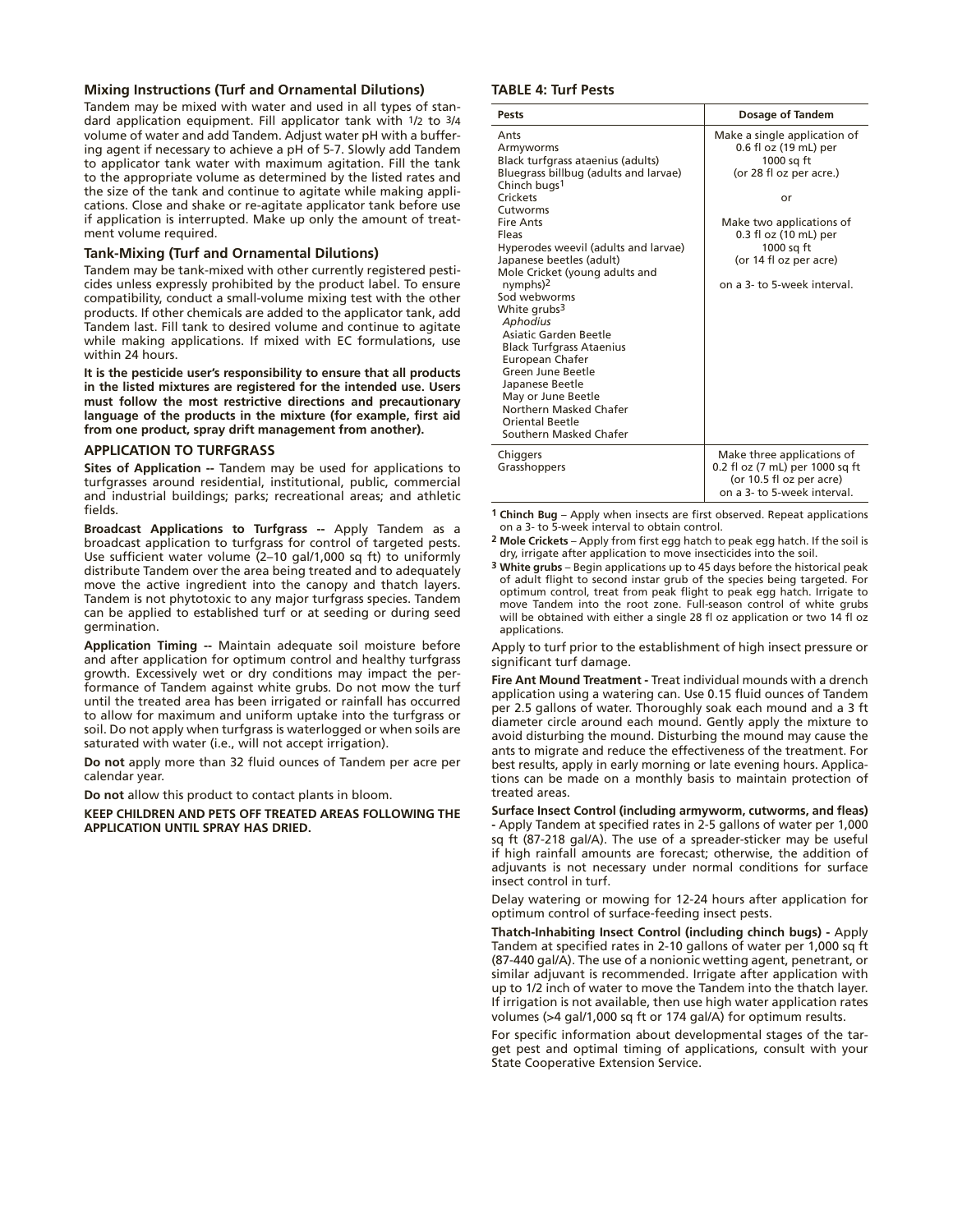#### **APPLICATION TO ORNAMENTALS**

Apply to ornamentals in residential landscaped areas and landscaped areas around institutional, public, commercial and industrial buildings; parks; recreational areas; and athletic fields (including trees, shrubs, flowers, evergreens, foliage plants, and groundcovers).

**Do not** apply more than 32 fluid ounces of Tandem per acre per calendar year.



**Do not apply Tandem while bees are foraging. Do not apply Tandem to plants that are flowering. Only apply after all flower petals have fallen off.**

**Do not** apply this product, by any application method, to linden, basswood, or Tilia species.

#### **TABLE 5: Pests of Ornamental Plants**

| Pests <sup>1</sup>                                                                                                                                                                                                                                                                                                                                                                                                                                                                                                                                                                                                                                                                                                                                                                                                                            | Dosage of Tandem                                                       |
|-----------------------------------------------------------------------------------------------------------------------------------------------------------------------------------------------------------------------------------------------------------------------------------------------------------------------------------------------------------------------------------------------------------------------------------------------------------------------------------------------------------------------------------------------------------------------------------------------------------------------------------------------------------------------------------------------------------------------------------------------------------------------------------------------------------------------------------------------|------------------------------------------------------------------------|
| Adelgids (including Hemlock<br>wooly adelgid)<br>Armyworms<br>Azalea caterpillars<br>Aphids<br><b>Bagworms</b><br>Black vine weevils (adult)<br>Boxelder bugs<br><b>Budworms</b><br>California oakworms<br>Cankerworms<br>Crickets<br>Cutworms<br>Elm leaf beetles<br><b>Fall webworms</b><br>Flea beetles<br>Grasshoppers<br>Japanese beetles (adults)<br>June beetles (adults)<br>Lace bugs<br>Leaf-feeding caterpillars<br>Leaf gall-forming insects<br>Leafhoppers<br>Leafminers (adults)<br>Leaf rollers<br>Leaf skeletonizers<br>Mealybugs<br><b>Midges</b><br>Oleander moth larvae<br>Pine shoot beetles<br>Pinetip moths<br>Plant bugs<br>Psyllids (including Asian citrus<br>psyllid)<br>Root weevils<br>Sawflies<br>Scale insects (crawlers)<br>Spittlebugs<br><b>Striped beetles</b><br>Thrips<br>Tip moths<br>Tussock moth larvae | 4.2 - 13.9 fl oz per 100 gallons<br>or<br>125 - 410 ml per 100 gallons |
| <b>Broadmites</b>                                                                                                                                                                                                                                                                                                                                                                                                                                                                                                                                                                                                                                                                                                                                                                                                                             | 8.5 - 13.9 fl oz per 100 gallons                                       |
| Brown soft scale<br>California red scale (crawlers)<br><b>Clover mites</b><br>Mealybugs<br>Pine needle scale (crawlers)<br>Whiteflies                                                                                                                                                                                                                                                                                                                                                                                                                                                                                                                                                                                                                                                                                                         | or<br>250 - 410 ml per 100 gallons                                     |

1 For nuisance pests other than plant-feeding pests (e.g., spiders, cockroaches, mosquitoes), refer to **Outdoor Pests** section for use instructions.

Start application to ornamentals prior to the establishment of high insect pest populations. Make reapplications as directed to keep pest populations under control, using higher rates within the listed rate range as pest pressure increases.

Apply at 7-day intervals if retreatment is necessary. Limit more frequent treatments to spot treatments.

Good spray coverage is necessary to provide the most effective level of control. Spray uniformly to wet plant, but not to the point of runoff or drip. Addition of a spreader-sticker at specified rates may enhance the control of insects on certain species of ornamentals having waxy, hard-to-wet foliage.

Consult your state university or local Cooperative Extension Service office for specific pest control application timing in your area.

**NOTE:** While phytotoxicity testing has been carried out on a wide range of ornamental plants under various environmental conditions, and no phytotoxicity has been observed, certain cultivars may be sensitive to the final spray solution.

Spray a selection of ornamental plants and observe them for 7-10 days prior to treating large areas if local use experience is unavailable. This is especially advisable if Tandem is being mixed with another product or ingredient besides water. See **Tank Mixing (Turf and Ornamental Dilutions)** instructions.

**Scale:** Thoroughly cover the plant with Tandem spray, including trunks, stems, twigs, and foliage for control of scale insects.

**Bagworm:** Apply Tandem when bagworm larvae begin to hatch. Spray directly on the larvae. Application is most effective when the larvae are young.

#### **Ornamental, Non-Bearing Fruit and Nut Trees and Woody Shrubs**

Tandem contains thiamethoxam, which is a systemic insecticide that will be translocated upward into the plant from root uptake. Tandem must be placed in an area where roots can absorb the active ingredient. It may take 2-4 weeks for the active ingredient to move from the root zone to the area of the trees affected. If insect pests are already present and causing damage, consider making a foliar application and then follow up with a soil application. For best results, water in after application with enough water to move the insecticide into the root zone of the tree.

For trees and shrubs, use 0.2 fluid ounces (6 ml) of Tandem per inch cumulative trunk diameter (DBH) of the plant(s) or per foot of shrub height (less than 6 ft tall).

## **STORAGE AND DISPOSAL**

Do not contaminate water, food, or feed by storage or disposal.

#### **Pesticide Storage**

Keep container closed when not in use. Do not store near food or feed. Shake well before use. Protect from freezing. In case of spill or leak on floor or paved surfaces, soak up with sand, earth, or synthetic absorbent. Remove to chemical waste storage area until proper disposal can be made.

#### **Pesticide Disposal**

Pesticide wastes are toxic. Improper disposal of excess pesticide, spray mixture, or rinsate is a violation of Federal law. If these wastes cannot be disposed of by use according to label instructions, contact your State Pesticide or Environmental Control Agency, or the Hazardous Waste representative of the nearest EPA Regional Office for guidance.

*continued…*